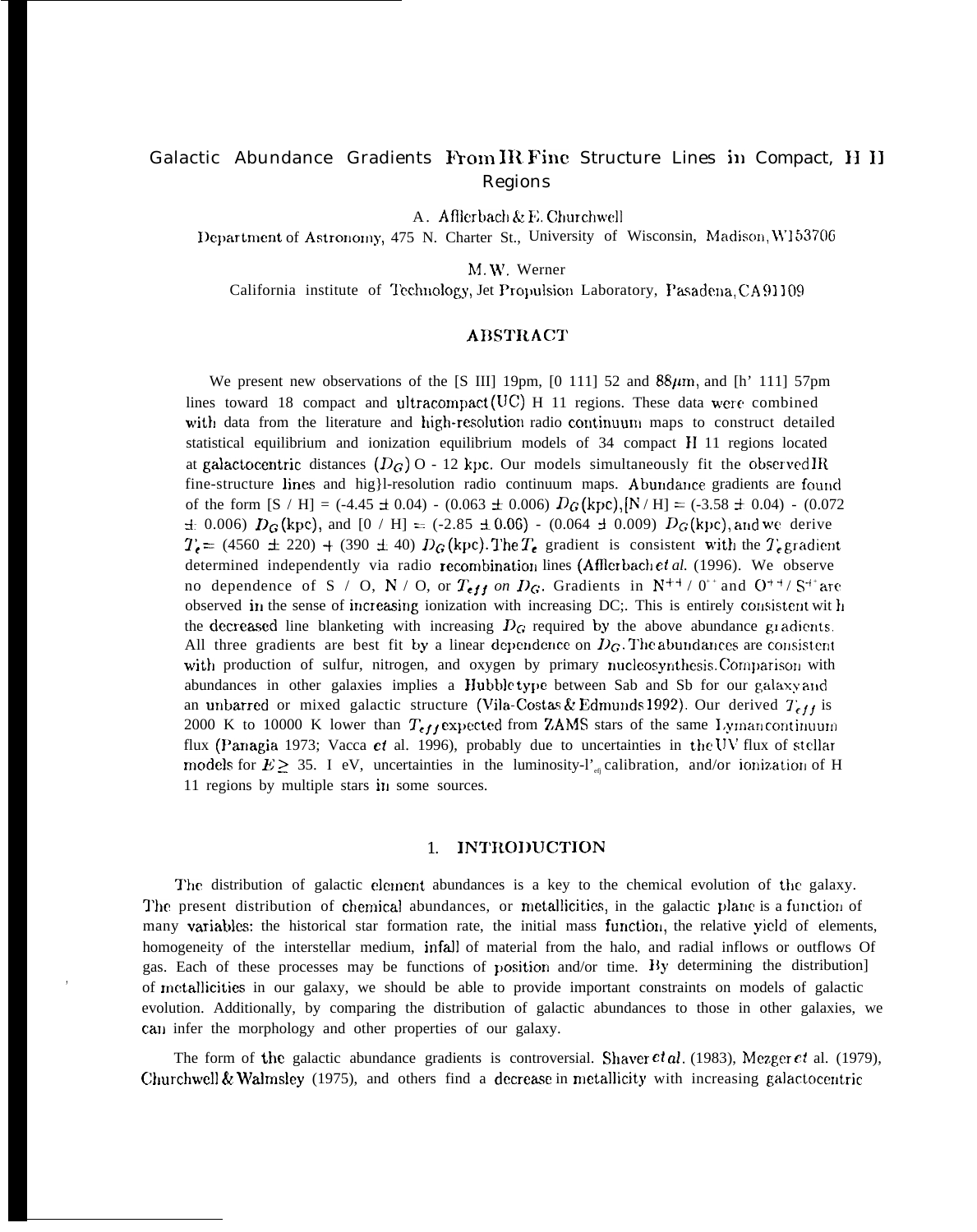stellar evolution. Until now, UC H 11 regions have not been observed in surveys of galactic abundances. Because they appear to be more homogeneous than other candidate sources and are bright enough to be observed throughout the galaxy, they are a promising means of determining galactic abundances.

We selected sources for IR line observations based on the availability of high resolution radio continuum images, compactness, and excitation as high as permitted by source availability. Compact nebulaefit entirely within the KAO beam, so no correction for missing flux should be necessary. Highexcitation nebulae (ionized by a Lyman continuum photon flux greater than  $10^{48.2}$ ) should have most O, N, and S in the doubly ionized state, so only small ionization corrections should be necessary to obtain atomic abundances.

Section 2 presents the FIR line and continuum observations and discusses data reduction; Section 3 presents detailed models of each source; Section 4 discusses derived properties of the nebulae; Section 5 discusses galactic abundances and compares the results to other models; and Section 6 summarizes the conclusions and recommends future work.

#### **OBSERVATIONS**  $2.$

Wc selected a sample of UCH II regions to have 1) radio continuum fluxes  $\geq 0.5$  Jy to ensure that lines are observable; 2) high excitation (ionizing photon flux  $\geq 10^{48.2}$  s<sup>1</sup>) so that the majority of the oxygen and nitrogen is probably doubly ionized; 3) compact nebulae, so that all the nebular flux is within the KA() beam; and 4) as wide a distribution as possible in galactocentric distance. To minimize confusion from nearby sources within the 45" beam of the KA O, it was preferable to observe spatial] y isolated sources, instead of UCHII regions in known clusters ox complexes.

Observations were carried out on the nights of 9 and 13 June 1994 and the nights of  $5.9$ , and  $11$ August 1995 with the 91 cm telescope of the KAO using the facility Cryogenic Grating Spectrograph (CGS) developed by Erickson *et al.* (1984a, b. and 1985). Flights originated from the Ames Research Center at Moffett Field, CA in 1994 and Hickham Field in Honolulu, HI in 1995. The coordinates, observational parameters, and characteristics from the literature for each source are in Table 1. Guiding and boresight errors were ± 5". Sources were acquired from the offsets from stars in the HST Guide Star Catalog (Lasker *etal*. IWO; Jenkner *et al.* 1990). The chopper throw was 4'. Sequences of four integrations of tenseconds each were taken with the source placed alternately in the right and left beam.

For the [S 111) 19  $\mu$ m observations, an array of thirteen Ge: Be detectors was used. For the other wavelengths, we used an array of thirteen Ge:Sb detectors. The spectral resolution  $(\lambda/\Delta\lambda)$  for the 88,  $57, 52,$  and 19 pm lines was 3920, 3505, 4470, and 4034, respectively. The profiles were unresolved by the spectrograph. A 5 mm aperture was used, providing FWHM aperture sizes of 36.4", 39.6", 40.1", and 43.2", respectively. Observations took place at altitudes from 35,000 to 41,000 feet, where observed lines are not strongly affected by telluric absorption. The  $H_2$  O vapor column was derived from observations of the 85.4 pm line toward Saturn; the  $H_2O$  vapor column ranged from 7 to 8 pm. Wavelength, atmospheric, and diffraction corrections have been applied to all spectra; each correction was typically <10%.

The absolute flux calibration was obtained by dividing each spectrum by a calibration spectrum of Saturn observed on the same flight. The expected emission of the disk of Saturn (Hanel et al. 1983; Bezard, Gautier & Marten 1986) was combined with the ring spectrum ( $I$ laas *et* al. 1982) using the technique of Matthews & Erickson (1977) to produce the calibration spectrum.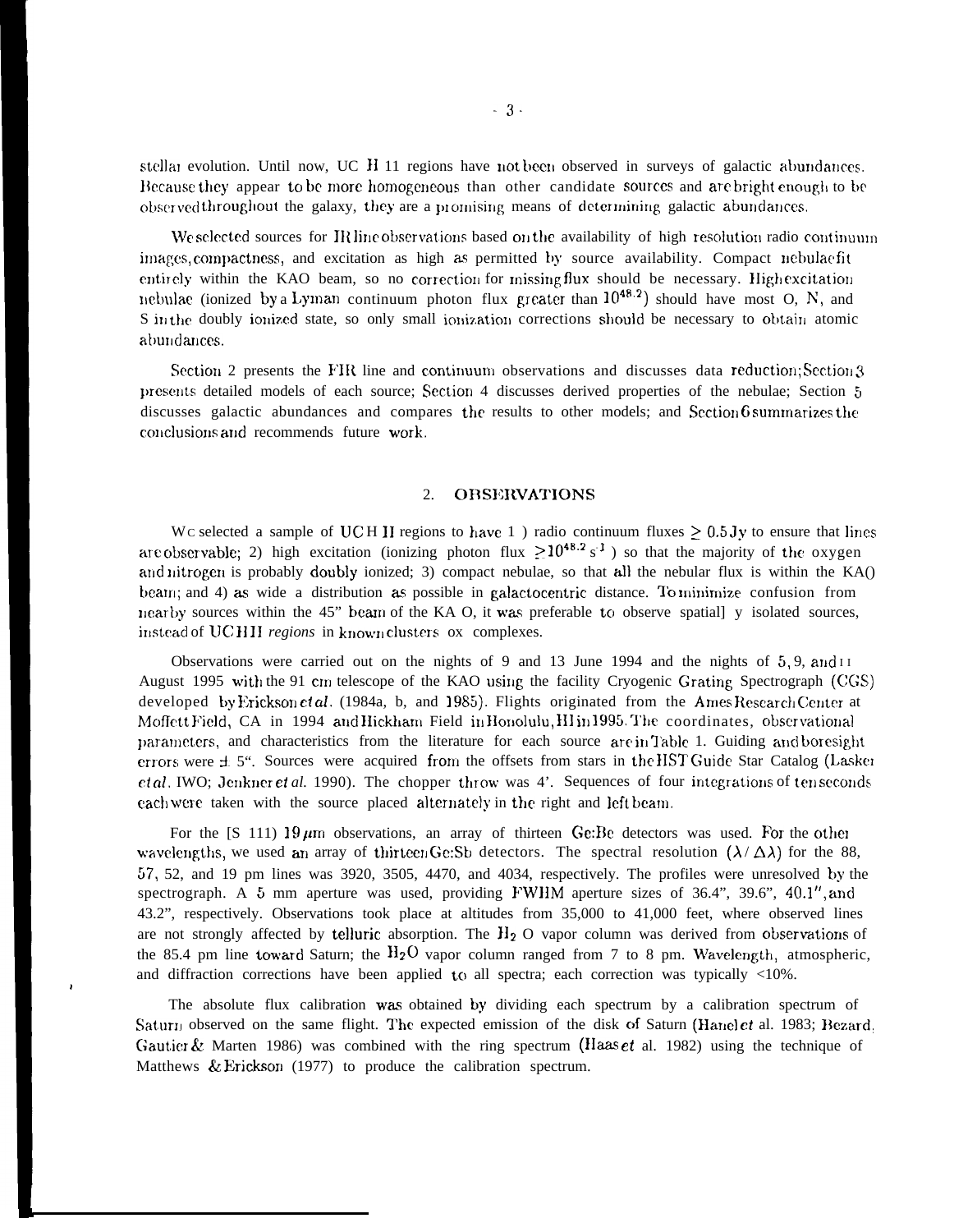and 50000 K.

The input parameters for the models are the abundances of He, O, N, S, and Ne relative to hydrogen;  $T_{eff}$ , the temperature of the ionizing radiation field;  $N_c^*$ , the number of ionizing photons;  $n_c(r)$ , the electron density with position in the nebula; and  $f$ , the fraction of volume filled with gas. We iteratively determine the best-fitting parameters, constrained by our FIR line fluxes (Table 2) and radio continuum observations in the literature (Table 3).

I'ion] the continuum observations, we derive quantities useful for detailed modeling of the HI regions (Table 3).  $S_{\nu}$  is determined from radio continuum images, generally of resolution  $\sim 5$  " to ensure that we are observing flux on all spatial scales.  $S_{\nu}$  is measured at a frequency where the emission is thought to be optically thin; for most H 11 regions, this is true for  $\nu \geq 8$  GHz (Afflerbach et al. 1996; Kurtz et al. 1994; Wood & Churchwell 1989). We determine the Lyman continuum photon flux emitted by the star,  $N_c^*$ , from Rubin(1968) and Kurtz et al. (1994),

$$
N_c^* = \frac{S_{\nu}}{(1.32 \ 10^{-49})\xi a \nu^{-0.1} T_c^{0.5} D^{-2}},\tag{1}
$$

where  $S_{\mu\nu}^{SOURCE}$  is the total radio continuum flux in Jy (Table 3),  $\xi$  is the fraction of ionizing photons absorbed by gas,  $a$  is a constant approximately equal to one (Mezger & Henderson 1967),  $\nu$  is the frequency of the radio continuum observation in GHz,  $T_e$  is the electron temperature of the HII region, and D is the distance from the Sun in kpc (l'able 1). For our initial models, we assume  $\xi = 1$ ,  $a = 1$  and  $T_c = 8000$  K.

We correct the IRline fluxes for extinction using the method of Simpson  $et al. (1995)$ . We assume the extinction is proportional to the 9.7  $\mu$ m optical depth in Table 3; for the ratio  $\tau_{\lambda}/\tau_{9.7}$  we use 0.395 at 18.7  $\mu$ m, 0.054 at 51.8  $\mu$ m, 0.044 at 57.3  $\mu$ m, and 0.019 at 88.4  $\mu$ m (Simpson & Rubin 1990). All subsequent calculations and tables are corrected for extinction. For sources where we derive  $\tau_{\nu}$  directly from the 10  $\mu$ m and 18  $\mu$ m silicate features in the IRASLRS spectra (Volk & Cohen 1989), we apply an approximation (Simpson 1994) based on the method of Simpson & Rubin (1990).

The core properties were determined from radio continuum images of spatial resolution -- 1". These images are insensitive to flux on scale sizes  $> 10$ ", therefore the spatial filtering of the large scale flux produces an image of the dense core component only.  $S_{\nu}^{CORE}$  was determined from images of frequency  $\geq$ 15 GHz, where the continuum is generally optically this, fish mean FWHM determined from the same images a s<sup>C</sup> $S_v^{QHE}$ R<sub>sph</sub> is the radius in arc-seconds of the core, determined from  $\theta_{proj}$ , deconvolved fr om the beam, with the source modeled as a sphere (Mezger & Henderson 1967; Panagia & Walmsley 1978). We calculate from Mezger & Henderson (1967) an rms density <  $n_e$  > such that a sphere of this density generates the observed  $S_v^{CORF} \cdot n_e$  is derived from <  $n_e$  > assuming  $f = 0.1$  (Afflerbach et al. 1994; Danks & Meaburn 197]) from the equation

$$
n_e = \sqrt{\frac{m_e^2}{f}} \tag{2}
$$

(Osterbrock & Flather 1959).

#### $3.2.$ **One-Component Models**

A summary of the modeling process is shown in Figure 1. We begin our iterations in Step 1 using  $N_c^*$  from Table 3. We assume  $f = 0.1$ .  $n_c$  in the region of IR line emission is estimated from the ratio of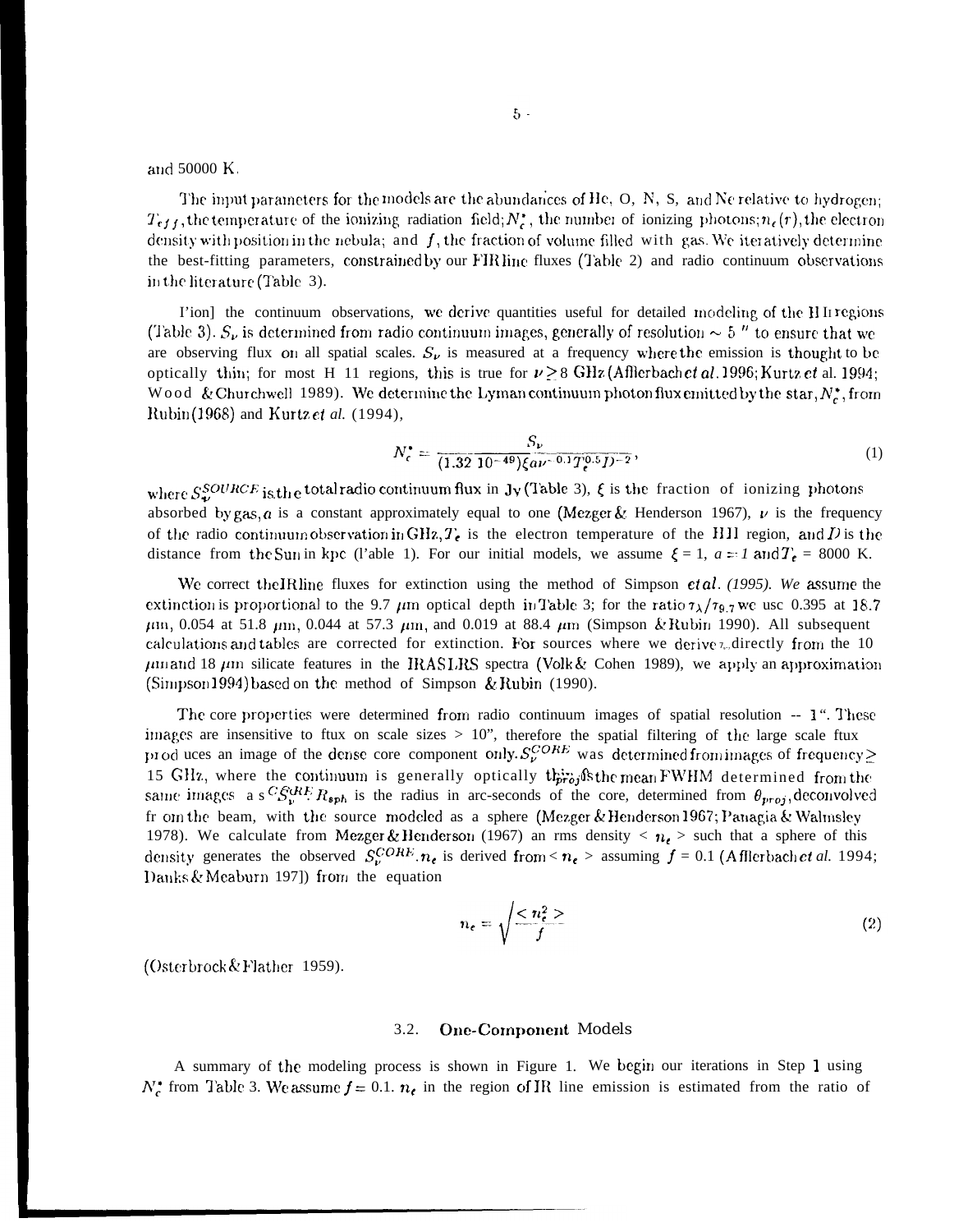atmosphere that best reproduces the observed line fluxes; the error is dominated by the 40% uncertainty in  $O^+$  + /  $O_2$ ; it is < 1000 K for  $T_{eff}$  < 35000 K, more for higher  $T_{eff}$  (Figure 2). The uncertainty is  $\pm 26\%$ in N/H and  $\pm$  28% in S / H, plus the measurement uncertainty in the relevant line ([N 111] 57  $\mu$ m or [S 111] 19  $\mu$ m) added in quadrature. The error is clue to the uncertainties in the modeling process, including the uncertainty in  $S_{\nu}$ , the ionization correction,  $N_c^*$ , the density distribution, the filling factor,  $T_{eff}$ , and extinction. Extinction can be as large as 2 magnitudes for the [S 111] 19  $\mu$ m line. The uncertainty in O/ H is  $\pm 45\%$ , plus the measurement uncertainty added in quadrature. It is higher than the uncertainty for the S / H and N / H abundances due to the larger ionization correction factor for O / H.  $T_e$  is the mean temperature derived for the nebula; its uncertainty is  $\pm$  10%, due primarily to the uncertainty in O/H. Our analysis does not include possible errors in abundances due to the omission of dust, stellar winds, uncertainties in the stellar atmospheres, or uncertainties in atomic parameters.

Some sources in Table 1 could not be satisfactorily modeled. We were unable to fit a model to observations of  $G359.98+0.03$  due to the poor quality of the radio continuum information. For  $G34.26$ , the geometry of the source (a dense cometary nebula and a separate, diffuse region with its own ionizing source) was incompatible with our spherically-symmetric, single-star models. G7.47, G12.21, and G11.95 were not observed in all the FIR lines necessary for a successful model. Abundances were derived for the sources G30.76, G30.78, and G291.61, and G291.63 from the data of Simpson  $et$  al. (1995) and presented in Table 4; however,  $T_{eff}$  for these sources is uncertain, because the source is not fully contained within the beam. Our models assume an ionization-bounded nebula fully contained within the beam; Simpson et al. (1995) find that this assumption may lead to an overestimate of  $T_{eff}$ .

### **DISCUSSION** 4.

### 4.1. Ionization

Because O<sup>+</sup> and S<sup>+</sup> have widely different ionization potentials,  $T_{eff}$  of the ionizing stellar atmosphere in our models is constrained by the observed ratio of the  $[0\ 111]$  52  $\mu$ m line to the  $[$ S 111] 19 $\mu$ m line. Although we begin each detailed model by assuming the Kurucz (1991) stellar atmosphere  $T_{eff}$  corresponding to Lyman continuum photon flux ( $N_c^*$ ) for ZAMS stars in Panagia (1973), our models indicate a much lower  $T_{eff}$  than the ZAMS models would assign to that Lyman flux (Figure 3). In this analysis we assume that the nebula is ionization bounded and that the gas absorbs all ionizing photons. If dust absorbs a significant fraction of ionizing photons, the discrepancies in Figure 3 between the models (Panagia 1973 and Vacca *et al.* 1995) and the observed fluxes would be greater. This is a well-known effect noted by several other groups, including Herter, Helfer & Pipher (1983).

We find an increase in  $T_{eff}$  with  $N_c^*$ , with a shallower slope than Vacca *ctal.* (1996) and Panagia (1973) and an offset in  $T_{eff}$  ranging from 1000 to 2000 K at  $N_c^* = 48.2$  to ~10000 K at  $N_c^* = 49.9$ . For  $48 \le \log N_c^* \le 49$ , the observed  $T_{eff}$  are consistent with model O stars of spectral class III. For 49.5  $\le \log$  $N_c^*$  <49.8, the observed  $T_{eff}$  are consistent with spectral class  $I_a$  (Vacca *et* al. 1996). Although we can be certain that compact H 11 regions are not ionized by evolved stars, the correlation of our derived  $T_{eff}$  with models of spectral class 111 and Ia may imply that the ionizing stars are more luminous than predicted by Panagia (1973) and Vacca et al. (1996).

Uncertainties in the stellar atmospheres in the UV may lead to a systematic uncertainty in  $T_{eff}$  in our models. The  $Q^{++}$  / O ratio depends extremely sensitively on the distribution of photons with  $E \ge$ 35. 1 eV, the ionization potential of  $O^+$ . Massive stars are expected to have winds which produce significant.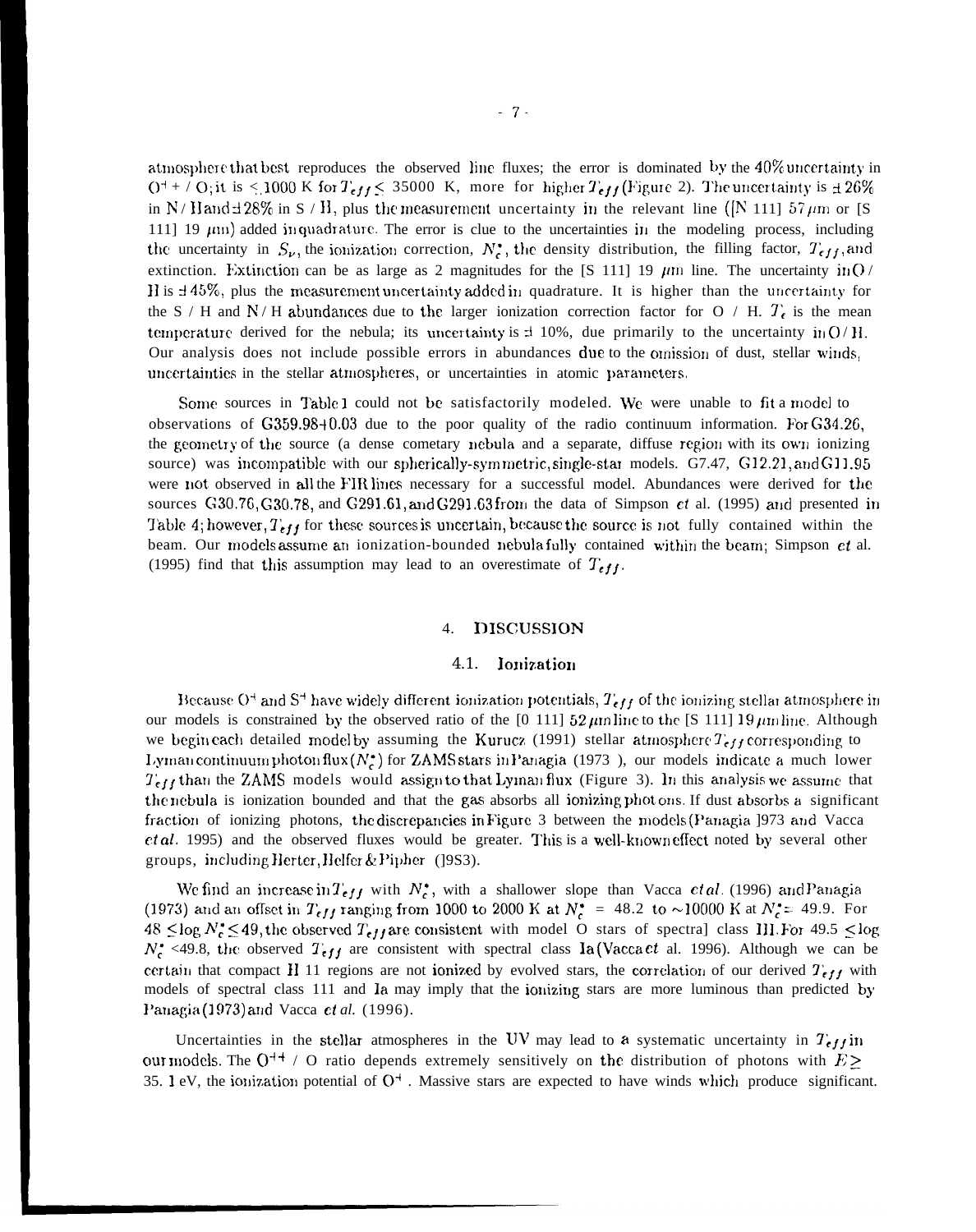drop as quickly with distance from the center as in the cooler stat. The region of doubly ionized oxygen coincides with the HII region.

The metal ions have a significant effect cm the nebular radiation field. The result of bound-free interactions with ions can be seen whine  $J_E$  increases slightly at each ionization edge. The increase is strongest for  $O^+$  due to the high abundance of oxygen. Photoionization of ions is a significant source of opacity. The opacity is so large, that, in many cases, increasing the abundances in the models leads to a decrease in the  $[0 111]$  and  $[N 111]$  line fluxes, because the average ionization of the nebula has decreased. This effect has also been pointed out by Rubin (1983, 1985). In a two-component, core-halo model, the oxygen equilibrium is also affected by the size and **density** of the core, since the [O 111] IR line fluxes depend strongly on the extent of the  $O^{++}$  ionization zone into the diffuse halo component.

The feature between 19 and 22 eV in Figure 4 is due to the recombination line of helium from the  $2^3S$ level. This line is highly forbidden and is considered by the code to be in the diffuse radiation field. The emission of the line was modeled to give the accurate emissivity of the line and the correct distribution of the energy released. This change in the modeling of the line for ease of computatoin does not affect the ionization equilibrium or statistical equilibrium.

We note that most of the spectra in Figure 4 do not show evidence of hardening because the opacity of neutral hydrogen is very low. Therefore the change in the radiation field with increasing radial distance is due primarily to geometric dilution.

Figure 5 shows the derived ionization correction factors as a function of  $T_{eff}$  of the ionizing star. We see satisfactory agreement with the theoretical ionization correction factors in Figure 2. The ionization fraction  $O^{++}/O$  increases with  $T_{eff}$  with a large scatter due to differences in density structure and Lyman continuum photon ftux (A';) of the nebulae, The ratio  $N^{++}$  / h' > 0.7 in all but 5 cases (where  $T_{eff}$ 3400() K), and it generally stays near unity. The ratio  $S^{++}$  / S is also near unity, though there is evidence of an increasing fraction of  $S^{3}$  for  $T_{eff} \geq 38500$  K.

### 5. GALACTIC PROPERTIES

#### **Abundances**  $5.1.$

From the derived  $N/H$ ,  $S/H$ , and  $O/H$  in Table 4 we can obtain the distribution of abundances as a function of galactocentric distance  $D_G$ . The data arc displayed in Figures 6a, 6b, and 6c. Linear least squares fits to the data, displayed as solid lines, are:

$$
[N/n] = (-3.583 \ 0.04) - (0.072A \ 0.006) D_G(kpc)(r = -0.76), \tag{3}
$$

$$
[S/H] = (-4.45* 0.04) - (0.0633 \ 0.006) D_G(kpc) \ (r = -0.77), \tag{4}
$$

and

$$
[O/H] = (-2.854 \ 0.06) - (0.0644 \ 0.009) \ D_G(\text{kpc}) \ (r = -0.66), \tag{5}
$$

where r is the correlation coeff icient. Thus N / H, S / H, and O / H decrease with increasing  $D_G$ . A constant slope is statistically superior to a two-step distribution of abundances. We observe greater scatter in the abundances among sources with  $D_G > 6$  kpc than those with  $D_G < 6$  kpc. Due to the ionization correction, O / H has more scatter than  $N$  / H or S / H.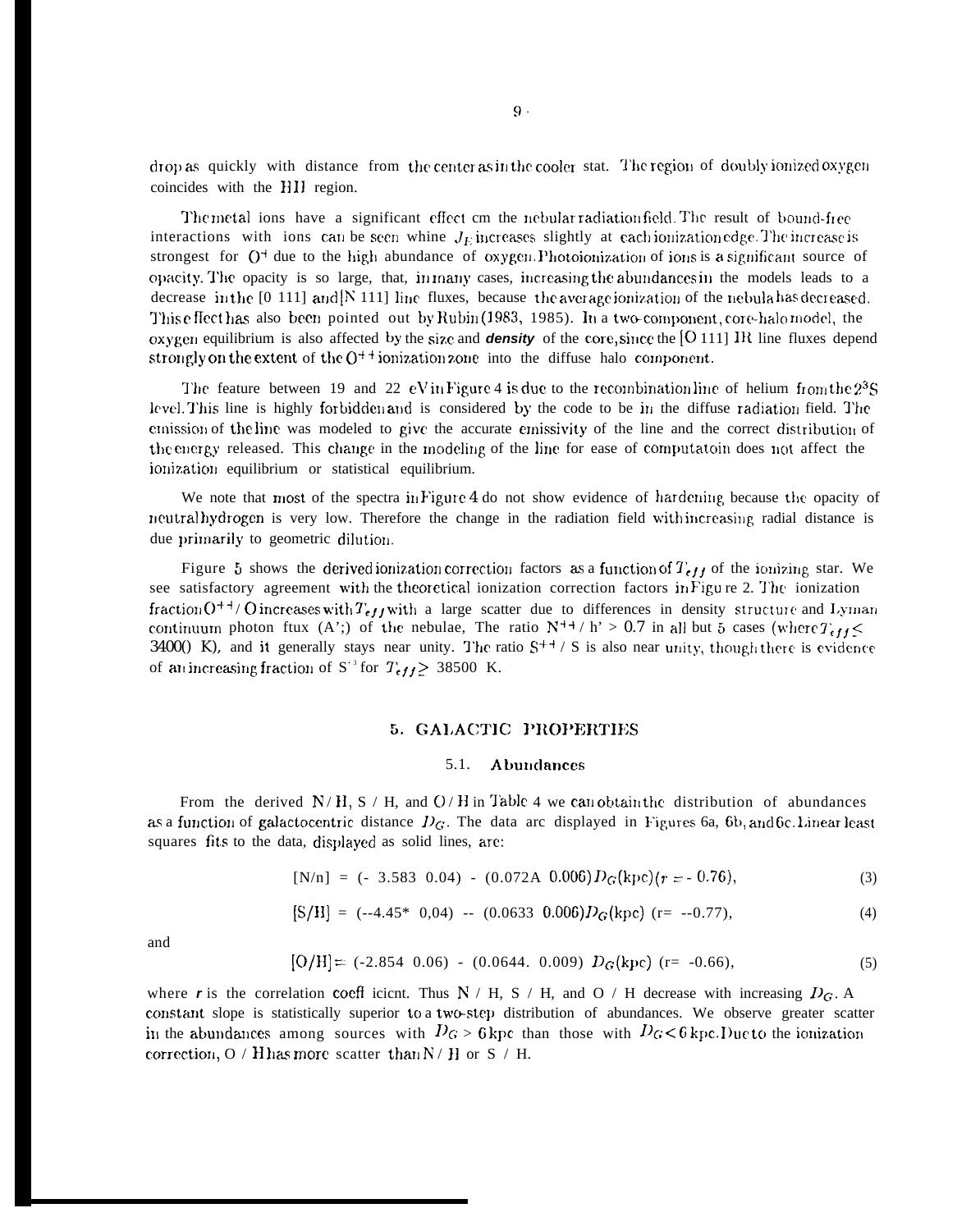### 5.1.2. The  $S/H$  Gradient

We derive S / Habundances equivalent to those of Simpson et al. (1995) and Simpson & Rubin (1990). For the sources where we used line fluxes from Simpson *ctal.* (1995), our derived S / Hgcnerally agree with those of Simpson et al. (1995) within the errors. Our gradient is also consistent with results of Maciel &' Köppen (1993) for all types of planetary nebulae except those with low-mass progenitors, which are thought to be older than 6 Gyr. Shaver et al. (1983) did not find a S / H gradient with  $D_G$  from their data. However, there were only a few sources (14) for which they had sulfur line data, and for which the sulfur abundances were derived. An S / H gradient may not have been detected by Shaver *et al.* (1983) because of the weakness of the  $\left[ \text{S } 111 \right] \lambda 6312\text{\AA}$  line, the small number of sources distributed over a small fraction of the galactic disk, and an uncertain ionization correction for sources which were only observed in  $[**S** II]$  lines.

# 5.1.3. The  $O/H$  Gradient

The O / H abundances we derive are consistent with the results found by Shaver et  $a$ . (1983) for diffuse H II regions and with those inferred by Afflerbach et al. (1996) for UCH II regions. Our gradient is consistent with the results of Maciel & Köppen (1994) for all types Of planetary nebulae except for the youngest nebulae, which have a shallower slope and a large dispersion in  $O / H$  abundances. Our gradient is shallower than that found by Peimbert (1978), who observed a slope in  $[0 / H]$  with  $D_G$  of -0.13  $\pm$  ().()4, for five H II regions in the range  $6.5 - 11.8$  kpc.

Our results are inconsistent with those of Kaufer ct al. (1994), who find no dependence of  $0 /$  H and N / H o: I  $D_G$  in the range 6.0-17.0 kpc in B stars in the galactic plane. It may be significant that the abundances derived by Kaufer et *al.* (1994) appear to scatter by  $\sim \pm 0.3$  dex around the mean value. If this scatter is in fact the result of uncertainties in the determination of individual abundances, it is possible that a gradient with the slope wc observe could be hidden in the noise. This is especially true for  $D<sub>G</sub> > 6.0$ kpc, where we observe somewhat more scatter in our abundances and possibly a shallower gradient than in the inner galaxy.

# 5.1. ~. *Scotter oj Abundances*

To distinguish the intrinsic scat ter of the abundances at a given  $D_G$  from the random errors due to measurement uncertainties and model errors, we apply a procedure described by Savage et al. (1990). We estimate the intrinsic scatter in the abundances using a parameter  $\sigma$   $_i$  added in quadrature to the uncer tainties we determined for each point. If we adjust  $\sigma_i$  to make the reduced  $\chi^2$  equal to unity, we derive an intrinsic scatter  $\sigma_i = 0.16$ , ().10, and 0.16 for log (N / H), log (S / H), and log (O / H), respectively. The agreement of offor the three elements demonstrates the consistency of our modeling process and our derived errors. We infer a systematic intrinsic scatter of  $\leq 25$  - 45% in the abundances for a particular  $D_G$ . The intrinsic scatter of abundances may result from incomplete mixing of the ISM or non-radial variations in abundances due to spiral structure. Ilowever, we caution that some of this scatter may be duc to unknown systematic errors in our modeling process due to the omission of dust and stellar winds, the assumption of a one or two-component density distribution, or uncertainty in the model stellar atmospheres or atomic coefficients.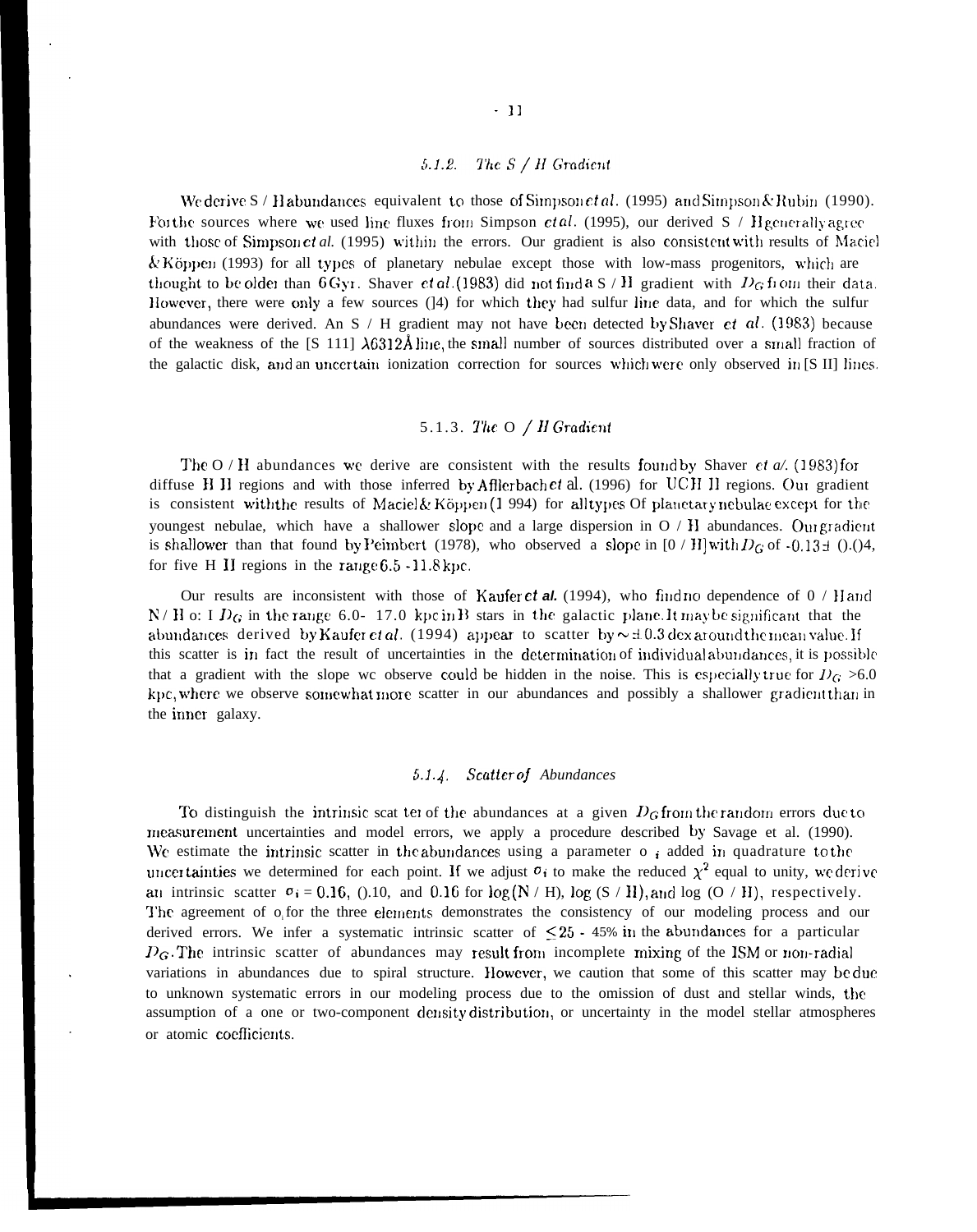determined from the same class of regions via radio recombination lines. The fact that the  $T_c$ -D<sub>G</sub> gradient found from modeling our IR line observations is essentially the same as that found from modeling RRL line observations of the same class of nebulae provides strong support for the conclusion of Afflerbach et al. (1 996) that the  $T_{\epsilon}$ -D<sub>G</sub> distribution is primarily determined by the distribution of the abundances of nebular coolants aud secondarily by the effects of collisional quenching of coolant lines. In addition, we findfrom our analysis that  $S/H$ , h' / H, and O / H have approximately the same gradients in the galactic plane from  $0 - 11.4$  kpc.

#### Abundances and ionization Gradients From lon Ratios  $5.3.$

By considering the ion ratios  $O^{++}/S^{++}$  and  $N^{++}/O^{+}$  and  $T_{eff}$  as a function of  $D_G$ , we can investigate the variation of ion abundance ratios with element abundance variations within the galaxy. Figures 8a and 8b show the  $N^{+1}/0^{+4}$  and  $0^{+4}/S^{+}$  ratios as a function of  $D_G$ . Although there is substantial scatter due to variations in density structure and  $N_c^*$  among the sources, it is clear that  $O^{++}$  $S^{++}$  is greater at  $D_G > 5$  kpc than at  $D_G < 5$  kpc, and that  $N^+ / O^{++}$  is lower at  $D_G > 5$  kpc than at  $D_G \le 5$  kpc. This correlation is in the sense of increasing ionization with increasing  $D_G$ , in agreement with FIR observations by Simpson *et al.* (1995) and He recombination line observations by Churchwell *et al.* (1976). However, the modeled  $T_{eff}$  dots not show an increase with  $D_G$  in our sample, as would be the case if the ionizing stars increased in excitation with  $D_G$ . We therefore conclude that the increased ionization with  $D_G$  is not due to a systematic increase in  $T_{eff}$  with  $D_G$ , but rather to the change in abundances with  $D_G$ , as discussed below.

In Figure 9a, our ionization equilibrium models show that  $O^{++}$  / S<sup>+</sup>+ clearly increases with  $T_{eff}$ , but that there is also an additional effect which causes the ratio to increase with  $D_G$ , independent of  $T_{eff}$ . From models of H II regions over the observed range of abundances  $([Z/H]z - 0.4$  Orion to 0.8 Orion), we see that this variation in  $O^{++}$  / S+ + is expected from the observed range of metallicities, and that it is likely that the observed increase in ionization with  $D_G$  is due to a decrease in opacity due to decreased line blanketing (Searle 1971; Shields 1974). A fully sc]f-consistent treatment would include the same abundances in the model atmospheres as in the nebula. This is beyond the scope of this paper but should be done in future analyses. Including the change in line blanketing due to the change in abundances with  $D_G$  in the stellar atmosphere models would impact the inferred stellar effective temperature  $T_{eff}$ . A change in  $T_{eff}$ would have the strongest impact on the derived O / H but should have a significantly smaller effect on N / H and  $S$  /  $H$ .

When we include the additional scatter in the theoretical determinations of  $log(O^{++} / S^{+})$  of  $\pm$ 45% due to the variation of  $n_e$  and  $N_c^*$  within our sample, We find that all but four sources have values of  $\log(O^{++}/S^{++})$  that fat] within the range of the models. G298.22 has a low  $0^+$  / S<sup>\*</sup> for its observed  $T_{eff}$  = 40000 K, because it is ionized by multiple sources, and also because the source is not fully contained within the beam, both resulting in an overestimate of  $T_{eff}$ .

A similar analysis applies for the ratio  $N^{++} / O^{++}$ . The decrease in the ratio with  $D_G$ , to a large extent, is due to an increase in ionization with  $D_G$ , which is consistent with the observed decrease in abundances with increasing  $D_G$ . In this case the scatter in  $D_G$  due to the range of  $n_e$  and  $N_e^*$  is  $\pm$  1570, much smaller than for  $0^+/S^{++}$ . All but four sources fall within the range of our models. our  $O^{++}/$  $S^{++}$  and  $N^{++}/O^{++}$  gradients are consistent with the ionization gradient due to decreasing metallicity with increasing  $D_G$ .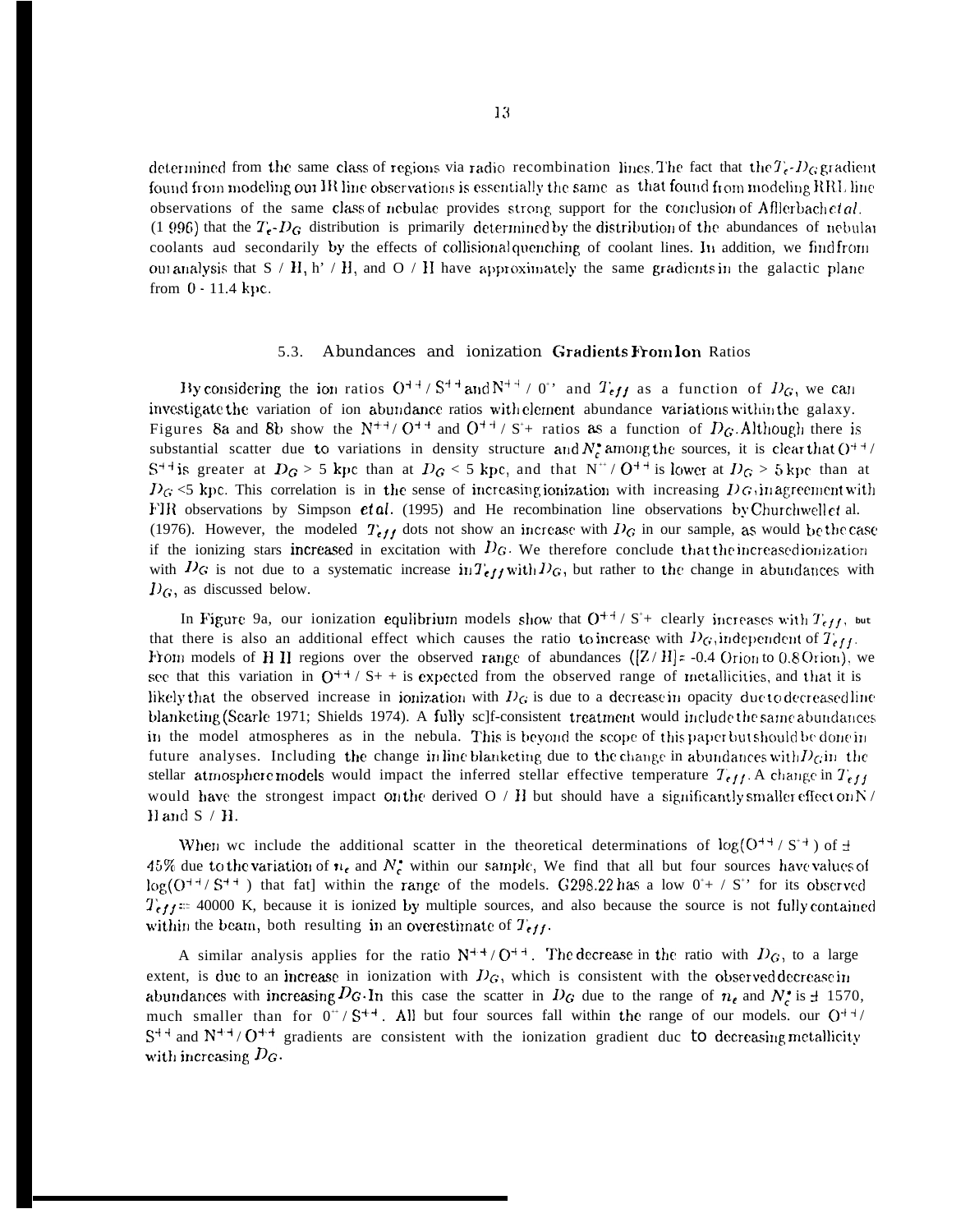(1 anson 1976; Matteucci & Francois 1989; and others) and / or a thick disk (Pardi et al. 1995) which takes place at galactocentric distances which increase linearly with time.

The distribution of relative abundances in the galactic plane is thought to be primarily due to the history of stellar nucleosynthesis. The production of an element in primary nucleosynthesis is independent of the initial composition of the stare that produce it and is likely to be the result of  $\alpha$ -process nucleosynthesis (Vila-Costas & Edmunds 1993). Insecondary nucleosynthesis, the yield of an element is a function of the initial abundance of seed elements. If the majority<sup>14</sup> is produced via secondary nucleosynthesis in the CNO process, the ratio of N to primary elements can be expected to increase with the abundance of the primary elements (Vila-Costas & Edmunds 1993; Edmunds & Pagel 1978) and, therefore, decrease with increasing  $D_G$ .

We observe a gradient of  $N/H$  decreasing with increasing  $D_G$  which has the same slope as the gradient for the primary element sulfur. N /O is not found to be a strong function of  $D_G$ . The implication is that the majority of nitrogen is produced through primary nucleosynthesis. This production of nitrogen may take place in the third dredge-up from the CO core during the AGB phase (Renzini & Voli 1981; Iben & Renzini 1983) or in stars of low metallicity of mass  $> 30 M_{\odot}$  (Woosley *et al.* 1993). Alternately, nitrogen may be produced mostly try secondary nucleosynthesis, but the h' / O gradient may have been flattened due to pollution of unprocessed material by supernovae in other regions of the galaxy (Wilmes & Köppen 1995).

The observed decrease of S / H with  $D_G$ , along with the lack of a clear dependence of S / O on  $D_G$  is consistent with primary nucleosynthesis of S and O. This resolves the problem of the apparently flat distribution of S / H with  $D_0$  observed by Shaver ct al. (1983) which could not be explained by nucleosynthesis models without postulating a difference in the timescale of S and O production] (Matteucci & Francois 1989; Matteucci 1991).

For S / H and N / H a single gradient with  $D_G$  is statistically more significant than a step function for  $D_G$  < 11.4 kpc, although the increased scatter of abundances at  $D_G > 6$  kpc may allow for flattening of the gradient in the outer galaxy. Therefore we do not see evidence of the radial mixing in the inner galaxy that would be the result of a strongly barred structure (Friedlict al. 1994). The absence of a strongly-barred structure in our galaxy is also consistent with the magnitude of the abundance gradient and the absolute value of abundances in the galactic center (Section 5.4).

### 6. CONCLUSIONS

The main results of this work are as follows:

1) Observations of [0 111] 88 and 52 pm,  $[h' III]$  57  $\mu$ m, and [S 111] 19 pm IR fine-structure lines are reported for a sample of 34 compact and UC H II regions distributed in the galactic plane from  $O - 12$  kpc.

2) Internally consistent statistical and ionization equilibrium nebular models with line blanketed Kurucz (1991) atmospheres were produced for each source consistent with the observed IR fine-structure lines and high-resolution radio continuum images. Where appropriate, models included two density components.

3) We find abundances which decrease with increasing Dc. We derive the gradients:  $[S / H] = (-4.45$  $\pm 0.04$ ) - (0.063  $\pm$  0.006)  $D_G$ (kpc), [N / H] = (-3.58  $\pm$  0.04) - (0.072  $\pm$  0.006)  $D_G$ (kpc), and [O / H]  $\approx$  (-2.85  $\pm$  0.06) - (0.064  $\pm$  0.009)  $D_G$ (kpc). All gradients have the same slope, and the abundances are trotter fit by a single gradient than by two components or by a step function of  $D_G$ . The intrinsic scatter of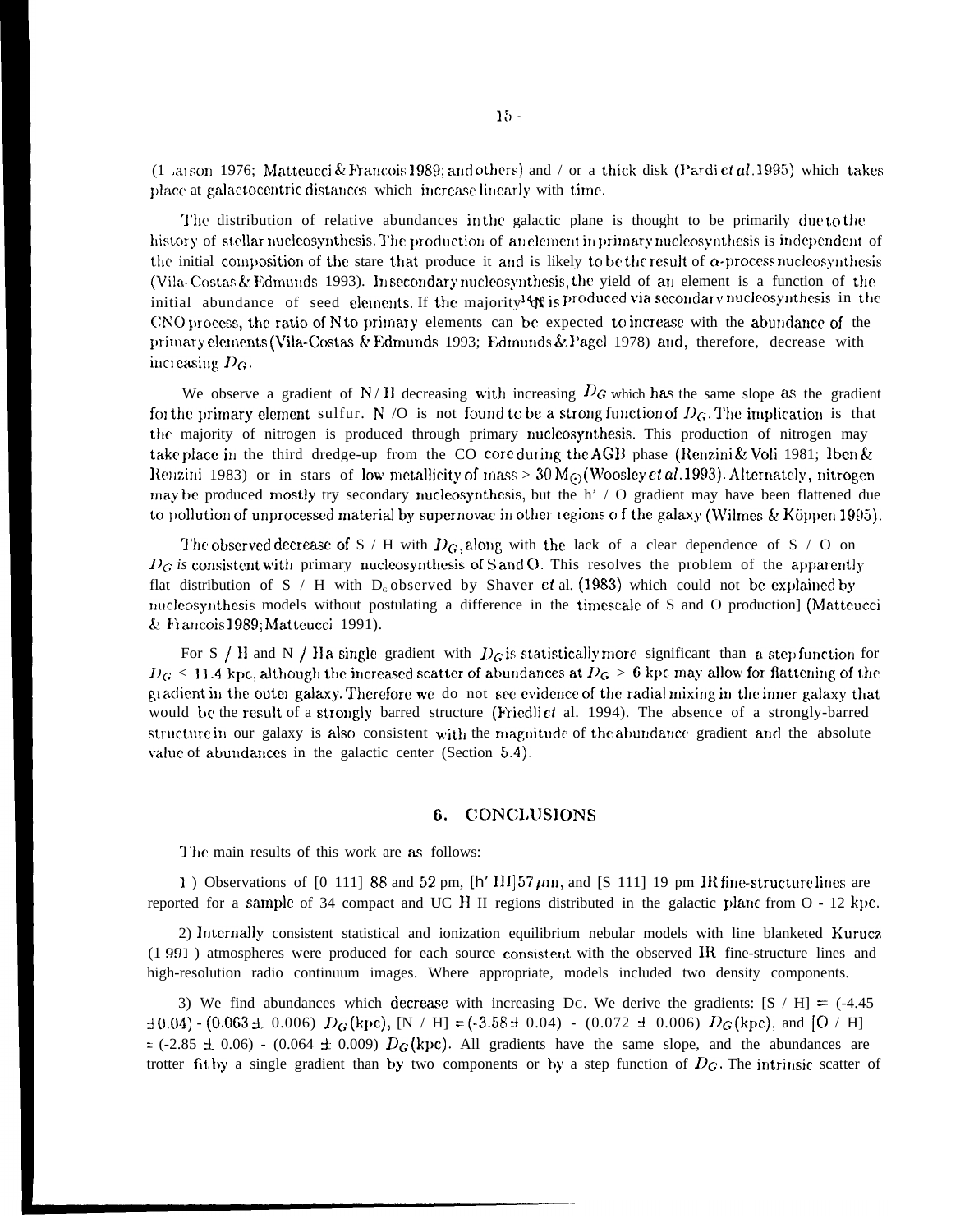| Table 1: Observational Parameters |  |
|-----------------------------------|--|
|                                   |  |

 $\hat{\mathcal{L}}$ 

| Source                       | $\alpha$ (1950)" | $\delta(1950)$ | Date | D                 | $D_{\boldsymbol{G}}$ |
|------------------------------|------------------|----------------|------|-------------------|----------------------|
|                              | hh mm ss.s       | O              |      | (kpc)             | (kpc)                |
| G359.98-0.08 (Sgr "A $A/B$ ) | 174241.5         | $-285822$      | 5/93 | 8.5 <sup>f</sup>  | $0.0^\mathsf{T}$     |
| $G359.98+0.03(Sgr A H2)$     | 174218.0         | $-2854$ 55     | 5/93 | 8.5 <sup>f</sup>  | 0.0 <sup>f</sup>     |
| $G5.97-1.18$ (M8)            | 180036.4         | $-242254$      | 8/95 | 1.9 <sup>a</sup>  | 6.6 <sup>a</sup>     |
| $G7.47+0.06$                 | 175911.8         | $-222802$      | 8/95 | 6.3 <sup>b</sup>  | $2.4^{b}$            |
| $G8.14 - 0.23$               | 180000.9         | $-214813$      | 8/95 | $3.7^{\circ}$     | 4.9 <sup>a</sup>     |
| $G9.61 + 0.20B$              | 180315.3         | $-203204$      | 8/95 | 5.7'              | $3.0^{\circ}$        |
| $G11.95-0.03$                | 180856.2         | $-183658$      | 8/95 | 4.4 <sup>d</sup>  | 4.3 <sup>d</sup>     |
| $G12.21 - 0.10$              | 180943.7         | $-182509$      | 8/95 | $13.4^{a}$        | 5.4'                 |
| $G$ 24.47+0.49               | 183126.7         | $-072024$      | 6/94 | $9.4^{b}$         | 3.9 <sup>b</sup>     |
| G25.38-0.18                  | 183533.6         | $-065034$      | 6/94 | 10.8 <sup>b</sup> | 4.8 <sup>b</sup>     |
| G <sub>25</sub> .4-0.14      | 183526.8         | $-064838$      | 6/94 | 9.6 <sup>b</sup>  | 4.1 <sup>b</sup>     |
| $G32.80 + 0.19$              | 184756.8         | $-000535$      | 6/94 | $13.0^{b}$        | $7.5^{b}$            |
| $G34.26 + 0.15$              | 185046.2         | 011113         | 6/94 | 3.6'              | 5.9 <sup>a</sup>     |
| G37.87-0.40                  | 185924.7         | 040826         | 6/94 | $9.2^{\circ}$     | 5.8 <sup>a</sup>     |
| $G61.47+0.10$ (s88 B)        | 194443.5         | 250522         | 6/94 | $2.0^{\circ}$     | $7.7^{\circ}$        |
| $G75.84 + 0.40$              | 201947.3         | 372126         | 6/94 | 4.7 <sup>a</sup>  | 8.7'                 |
| $G81.7+0.5(DR 21)$           | 203714.1         | 420854         | 6/94 | $2.0^{\circ}$     | 8.6 <sup>a</sup>     |
| G105.63-O.34 (S138)          | 223052.6         | 58 12 48       | 6/94 | 6.3'              | 11.4'                |
| $G108.19 + 0.58$ (S146)      | 224730.7         | 593856         | 6/94 | $5.2^{\circ}$     | 11.2'                |
| $\vert$ G108.76-0.95 (S152)  | 225636.4         | 583046         | 6/94 | 5.3'              | 11.3 <sup>e</sup>    |

 $^{\circ}$ Kurtz 1996

 $<sup>b</sup>$ Garay et al. 1993</sup>

<sup>c</sup>Hofner*et al.* 1994<br><sup>d</sup>Wink, Altenhoff, & Mezger 1982

<sup>e</sup> Rudolph 1994

 $\bar{t}$ Galactic Center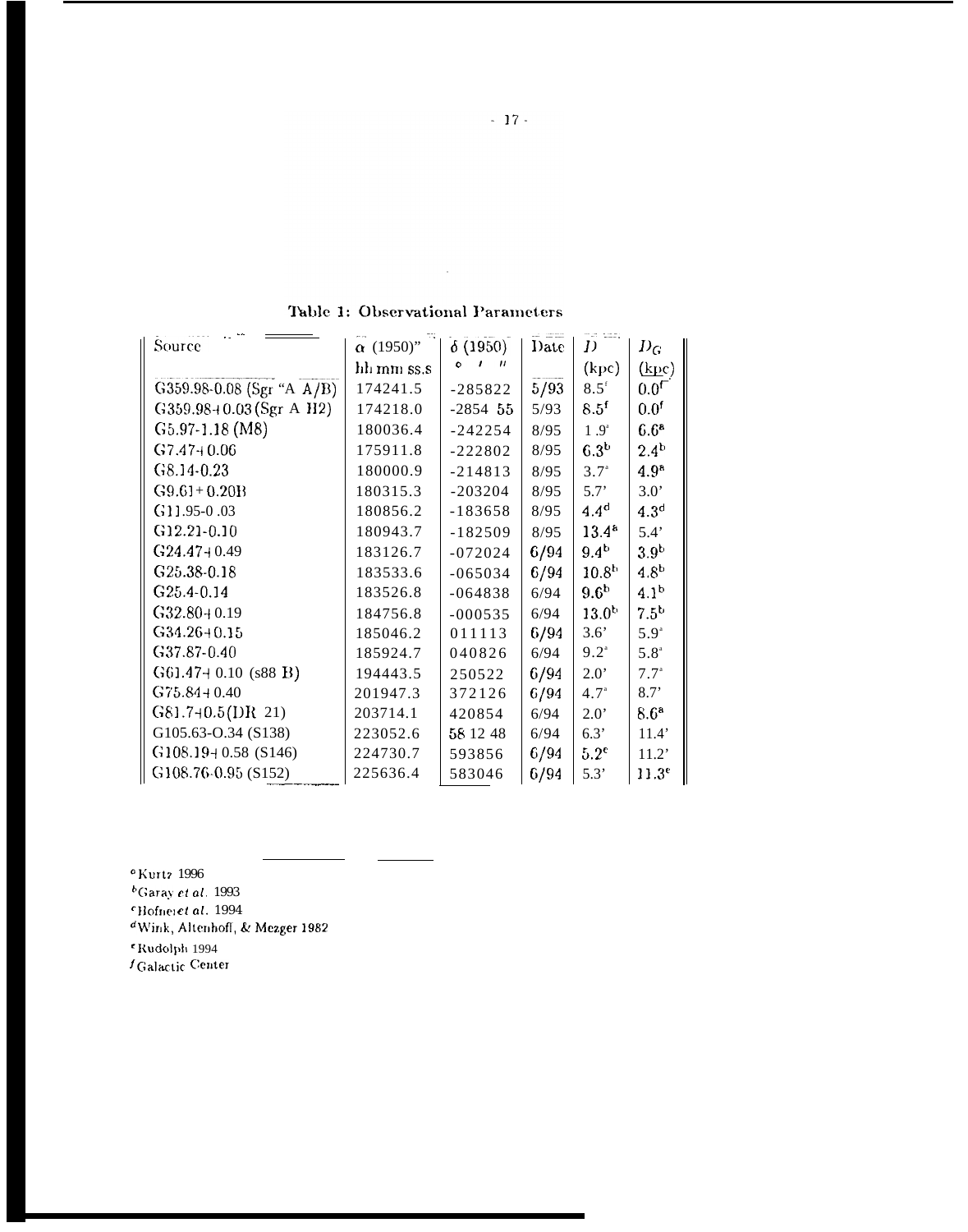Line Flux  $(\overline{1} \ \overline{0}^{-18} \text{ Wcm}^2)^{-1}$ Source  $t_{ir}$  $\stackrel{.}{\text{[N]}} \frac{1}{7.4 \pm 0.8}$  $\frac{{\rm [O\ 1II]}}{9.7 \pm 0.7} \frac{88 \mu {\rm m}}{34353286}$  $\frac{{\rm [O~III]}~52\mu {\rm m}}{{\rm 31.5\pm 2.3}}$ G37.87  $1994 \pm 181$ 28373220  $240\,$ 240 240 600 3.330.9 G61.47 7.63.2.1 16.441.5 2.840.4  $381 \pm 96$ 59723429 70713.510 5349±391 240 160 320 160 G75.84  $65.0 \pm 4.9$  $115.8 \pm 8.2$ 20.831.6 26.732.2 40713339  $\frac{3967 \pm 333}{280}$  $386 + 75$ 38043.284  $\frac{360}{12.541.1}$ 160  $160<sub>1</sub>$  $2.8*1.6$ G81.7 6.931.0 4.130.4  $226 \pm 66$  $7172 \pm 531$ <br>280 5440±421 108914766  $2.410$ <br> $2.410.8$ 160 400 G105.63 2.140.4 0.730.2  $1.140.1$  $72 + 43$ 779396 869370 889±68 480 480 480 480 21.3\*3.3<br>2953157 G108.20 36.553.0 6.730.8 16.931.2 8735169<br>80 6625106 647398 80 120 160  $16.041.4$ G108.76  $6.6{\pm}0.8$ 4.030.6 1673.71 9015-129 693382 ∥  $80$ 240 160 ست مس

Table 2: Observed Line & Continuum Fluxes (continued)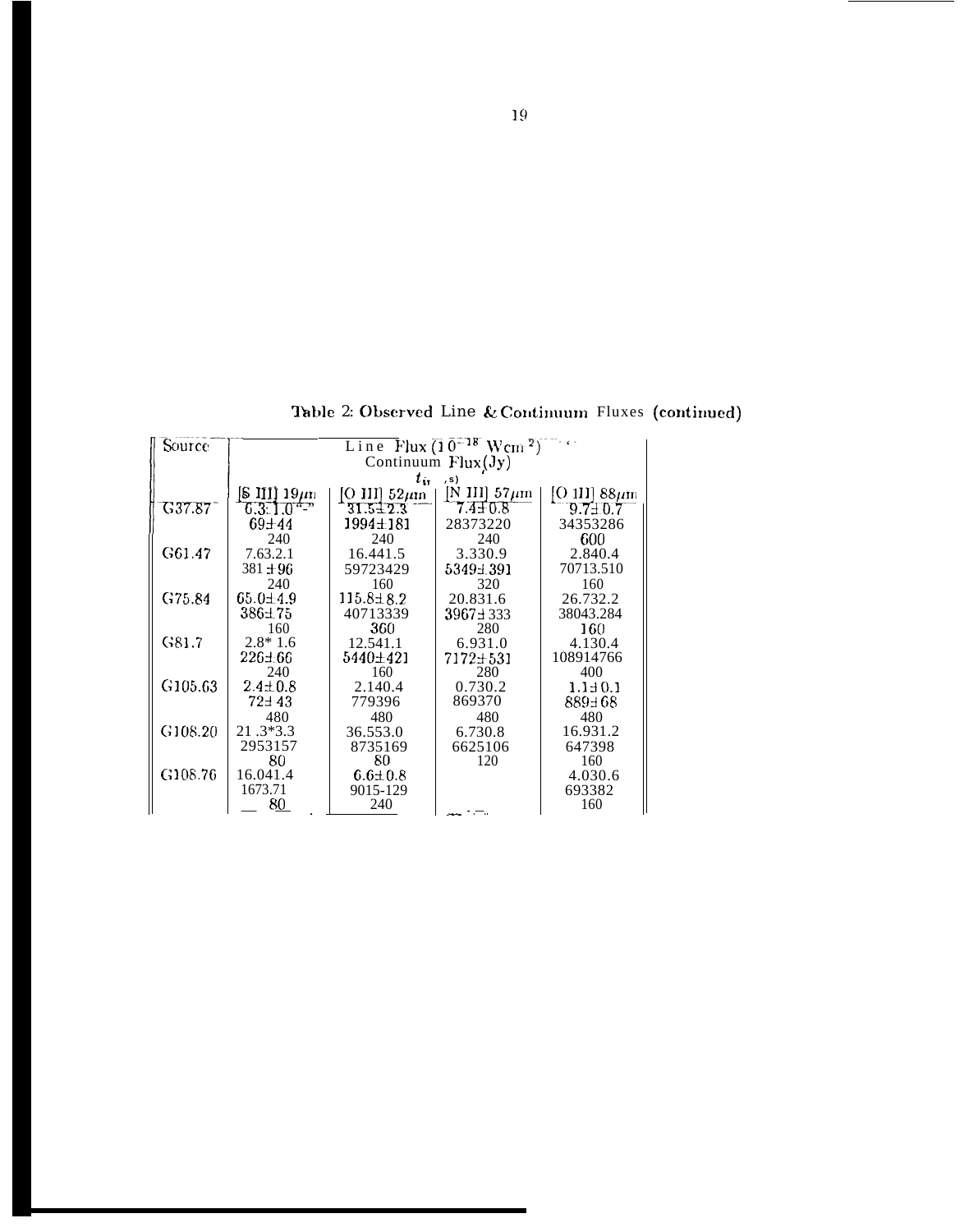Table 4: Results

| Source               | $D_G$    | $n_{\epsilon}$ | $T_{eff}$ | $0 + 10$ | $S^{++} / S$ | $N^{++}$ $7N$ | S7H          | $\rm \overline{N/H}$ | $\overline{\mathrm{O/H}}$ | $T_{\epsilon}$ |
|----------------------|----------|----------------|-----------|----------|--------------|---------------|--------------|----------------------|---------------------------|----------------|
|                      | (kpc)    | (cm            | (K)       |          |              |               | $(10^{-5})$  | $(10^{-5})$          | $(10^{-5})$               | (K)            |
| G359.98              | 0.0      | 400C           | 32500     | 0.23     | O.96         | 0.86          | $_{\rm 2.6}$ | 38.1                 | 64                        | 6300           |
| G5.97                | 6.6      | 1400           | 33500     | 0.63     | 0.80         | 0.96          | 2.0          | 9.7                  | 69                        | 6700           |
| G8.14                | 4.9      | 800            | 32500     | 0.21     | 0.96         | 0.80          | 1.3          | 7.6                  | 59                        | 720(1          |
| G9.61B               | 3.0      | 650            | 31500     | 0.03     | 0.97         | 0.42          | 2.1          | 7.3                  | 58                        | 6300           |
| G <sub>24.47</sub>   | 3.9      | 825            | 35000     | 0.12     | 0.96         | 0.74          | 2.3          | 13.6                 | 100                       | 6100           |
| G25.38               | 4.8      | 1200           | 37500     | 0.28     | 0.94         | 0.85          | $1.6\,$      | 16.3                 | 85                        | 6700           |
| G25.4                | 4.1      | 120C           | 34000     | 0.06     | 0.97         | 0.49          | 1.5          | 9.8                  | 84                        | 6700           |
| G32.80               | 7.5      | 250C           | 38750     | 0.77     | 0.74         | 0.96          | 1.2          | 7.3                  | 18                        | 10800          |
| G37.87               | 5.8      | hoc            | 38750     | 0.84     | 0.65         | 0.98          | 1.2          | 12.0                 | 46                        | 8700           |
| G61.47               | 7.7      | 5750           | 32500     | 0.40     | 0.94         | 0.90          | 0.49         | 3.4                  | 23                        | 9800           |
| G75.84               | 8.7      | 2100           | 36250     | 0.61     | 0.86         | 0.95          | 0.71         | 5.7                  | 32                        | 8800           |
| G81.7                | 8.6      | 210G           | 31500     | 0.15     | 0.97         | 0.68          | 0.65         | 2.7                  | 27                        | 9300           |
| G105.63              | 11.4     | 175            | 32500     | 0.45     | 0.92         | 0.91          | 0.34         | 3.0                  | 16                        | 11200          |
| G108.2O              | 11.2     | 650            | 34500     | 0.53     | 0.89         | 0.94          | 0.64         | 3.7                  | 31                        | 8500           |
| G108.76              | 11.3     | 400            | 32000     | 0.10     | 0.98         | . - 0:93      | 0.71         |                      | 38                        | 8400           |
| G0.I                 | $=$ To-- | 175            | $32500\,$ | 0.03     | 0.97         |               | 3.0          | $\therefore$ g       | 210                       | 4400           |
| G1.13                | 0.2      | 800            | 34500     | 0.14     | 0.97         | 0.86          | 3.3          | 20.7                 | 190                       | 4700           |
| G <sub>10.30</sub>   | 3.6      | 200            | 34000     | 0.34     | 0.93         | 0.91          | 3.3          | 19.0                 | 110                       | 5900           |
| G <sub>10.32</sub>   | 3.6      | 800            | 33500     | 0.08     | 0.98         | 0.77          | 5.1          | 20.4                 | 240                       | 3900           |
| G23.95               | 4.3      | 2200           | 32500     | 0.21     | 0.96         | 0.85          | 2.4          | 10.1                 | 50                        | 7300           |
| G29.96               | 4.3      | 750            | 37500     | 0.60     | 0.83         | 0.96          | 2.2          | 18.2                 | 56                        | 7800           |
| G30.76S <sup>a</sup> | 4.7      | 600            | 35000     | 0.31     | 0.95         | 0.90          | 2.1          | 24.0                 | 106                       | 5500           |
| G30.76C              | 4.7      | 600            | 35000     | 0.35     | 0.94         | 0.92          | $2.3\,$      | 23.9                 | 104                       | 5300           |
| G30.78N'             | 4.7      | 775            | 35000     | 0.24     | 0.95         | 0.86          | 1.6          | 15.6                 | 80                        | 6500           |
| G45.12               | 6.4      | 1700           | 36250     | 0.41     | 0.91         | 0.91          | 0.51         | 3.2                  | 18                        | 10500          |
| G45.45               | 8.2      | 850            | 35000     | 0.28     | 0.93         | 0.88          | 1.5          | 6.8                  | 82                        | 6800           |
| G49.49               | 6.7      | 1600           | 36250     | 0.54     | 0.88         | 0.94          | 1.1          | 10.2                 | 50                        | 7600           |
| G70.3                | 9.9      | 750            | 38750     | 0.85     | 0.65         | 0.98          | $1 \n(I)$    | 5.9                  | $20\,$                    | 10600          |
| G110.1               | 10.2     | 650            | 32500     | 0.40     | 0.93         | 0.91          | 1.1          | 5.5                  | 32                        | 9000           |
| G291.28              | 7.9      | 8000           | 3'8750    | 0.75     | 0.76         | 0.97          | 1.6          | 9.2                  | 68                        | 7400           |
| G291.61 <sup>a</sup> | 8.9      | 900            | 38750     | 0.71     | 0.80         | 0.96          | 1.6          | 13.3                 | 89                        | 6100           |
| G291.63 <sup>a</sup> | 8.9      | 950            | 38750     | 0.58     | 0.87         | 0.94          | 1.4          | 12.0                 | 88                        | 6400           |
| G298.22              | 9.9      | 1900           | 40000     | 0.34     | 0.92         | 0.79          | 0.77         | 3.8                  | 50                        | 8600           |
| G333.6               | 6.0      | 4000           | 34500     | 0.22     | 0.96         | 0.81          | 0.98         | 5.6                  | 38                        | 8600           |

"Full nebula not in beam

وبداية الرابطة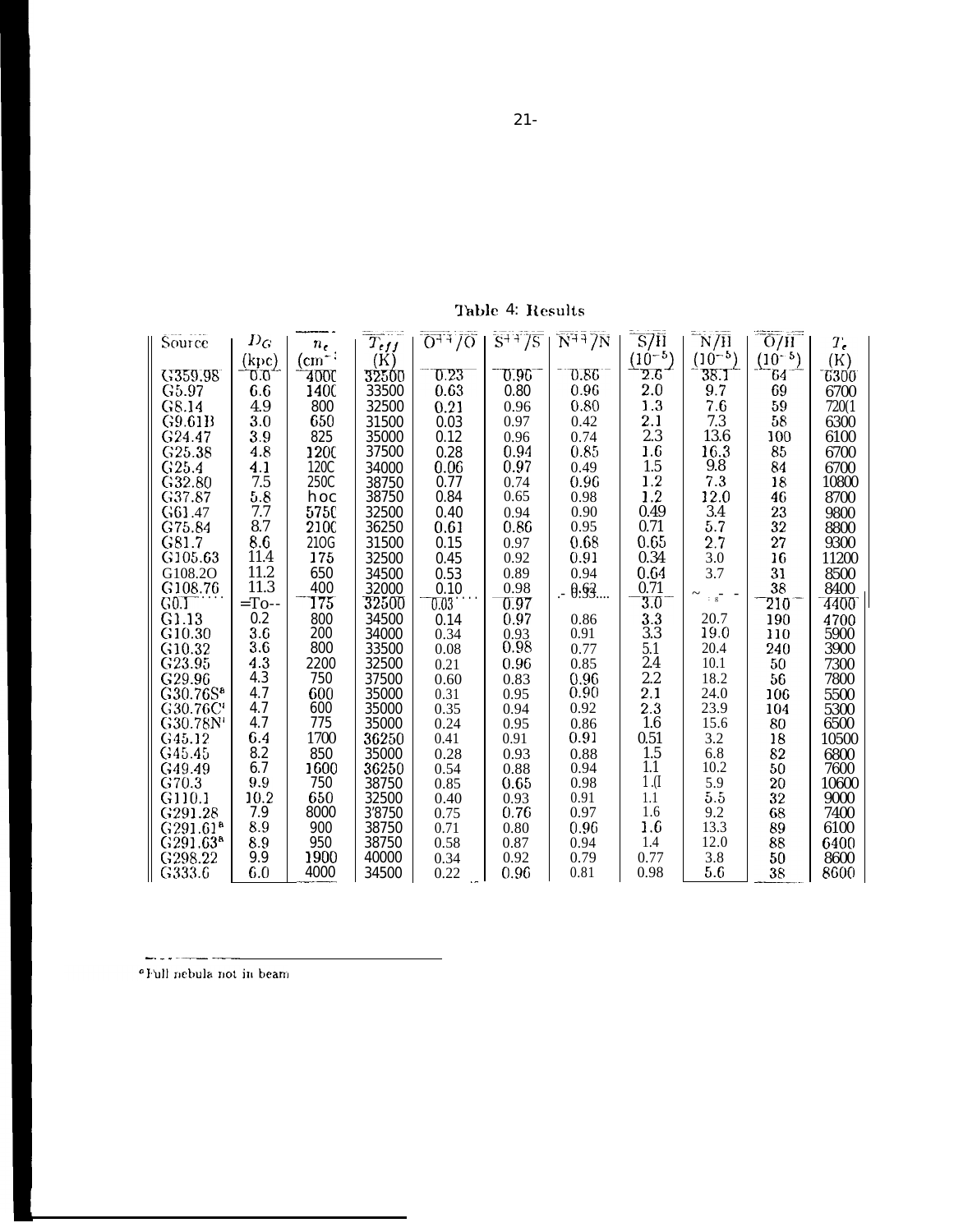- Hanel, R. A., Conrath, B. J., Kunde, V. G., l'earl, J. C., & Pirraglia, J. A. 1983, Icarus, 53, 262
- Henry, R. B.C. & Howard, J. W. 1995, ApJ, 438, 170
- Herter, T., Helfer, H. L., Pipher, J. L. 1983, A&AS, 51, 195
- Hoare, M. G., Drew, J. E., & Denby, M. 1993, MNRAS, 262, L19
- Hofner, J'., Kurtz, S., Churchwell, E., Walmsley, C. h4., & Cesaroni, R. 1994, ApJ, 429, L85
- Howard, J. W., Henry, R. B. C., & McCartney, S. 1996, ApJ, in prep
- Iben, 1., Jr. & Renzini, A. 1983, A&ARev., 2], 271
- Jenkner, H., Lasker, B.M., Sturch, C. R., Mc Lean, B. J., Shara, M. M., & Russell, J. L. 1990, AJ, 99,2082
- Kaufer, A., Szeifert, Th., Krenzin, R., Baschek, B., & Wolf, B.1994, A&A, 289, 740
- Kurtz, S. 1996, private communication
- Kurtz, S. & Churchwell, E. 1996, ApJS, in prep
- Kurtz, S., Churchwell, E., & Wood, I). (). S. 1994, ApJS, 91, 659
- Kurucz, R. 1,. 1991, in IAUSymposium 149, Stellar l'ovulations of Galaxies, ccl. B. Barbuy & A. Renzini (Dordrecht: Reidel), 225
- Larson, R. 11.1976, MNRAS, 176, 31
- Lasker, B. M, Sturch, C. R., Mc Lean, B. J., Russell, J. L., Jenkner, H., & Shara, M. M. 1990, AJ, 99, 2019
- Lester, D. F., Dinerstein, H. I.,, Werner, M. W., Watson, D. M., Genzel, R., & Storey, J. W. V. 1987, ApJ, 320, 573
- Maciel, W. J. & Köppen, J. 1994, A&A, 282, 436
- Mathis, J. S. 1985, ApJ, 291, 247
- Matteucci, F. & Francois, P. 1989, MNRAS, 239, 885
- Matteucci, F. 1991, in Frontiers of Stellar Evolution, ed. D.L. Lambert (San Francisco: ASP), 539
- Matthews, S., & Erickson, E. F. 1977, NASA TM, X-73, 204
- Mehringer, D. M., Palmer, P., Goss, W. M., & Yusef-Zadeh, F. 1993, ApJ, 412, 684
- Mendoza C. 1983, in IAU Symposium 103, Planetary Nebulae, ed. R. Flower (Dordrecht: Reidel), 143
- Meyer, J.- P. 1989, in AIP Conference Proceedings 183, Cosmic Abundances of Matter, cd. C. J. Waddington, (New York: AIP), 245
- Mezger, P. G. & Henderson, A. P. 1967, ApJ, 147, 471
- Mezger, P. G., Pankonin, V., Schmid-Burgk, J., Thum, C., & Wink, J. 1979, A&A, 80, L3
- Najarro, F., Kudritzki, R. P., Cassinelli, J. P., Stahl, O., & Hillier, D. J. 1996, A&A, 306, 892
- Nussbaumer, H. & Storey, 1986, A&A, 64, 545
- Osterbrock, D.E. & Flather, E.1959, ApJ, 120, 26
- Pagel, B. E. J. & Patchett, B. E. 1975, MNRAS, 172, 13
- Panagia, N.1973, AJ, 78, 929
- Panagia, N. & Walmsley C. M. 1978, A&A, 70, 411
- Pardi, M. C., Ferrini, F., & Matteucci, F. 1995, ApJ, 444, 207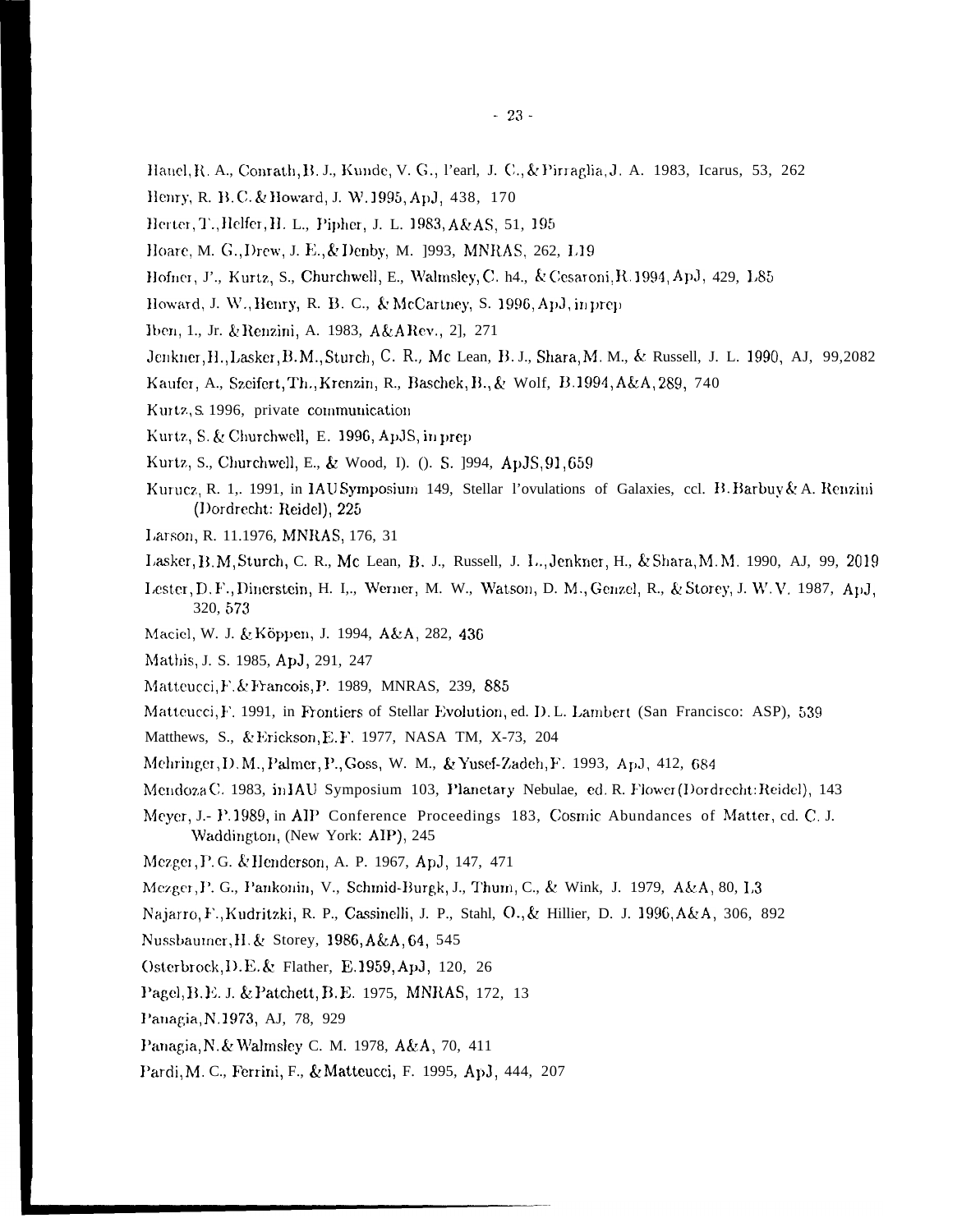- Wink, J. E., Altenhoff, W. J., Mezger, P. G. 1982, A&A, 108, 227
- Wood, D. O. S. & Churchwell, E.1989, ApJS, 69, 831
- Woodward, C.E., Helfer, H. L., & Pipher, J. L. 1985, A&A, 147, 84
- Woosley, S. E., Timmes, R. X., & Weaver, T. A. 1993, J. Phys., G.: Nucl. Part. Phys, 19, S183
- Wyse, R. F. G. & Gilmore G. 1995, AJ, 110, 2771
- Yusef-Zadeh, F., Zhao, J.- H., & Goss, W.M. 1995, ApJ, 442, 646
- Zaritsky, I)., Kennicutt, R. C., & Huchra, J. P. 1994, ApJ, 420, 87

This preprint was prepared with the AAS IATEX macrosv4.0.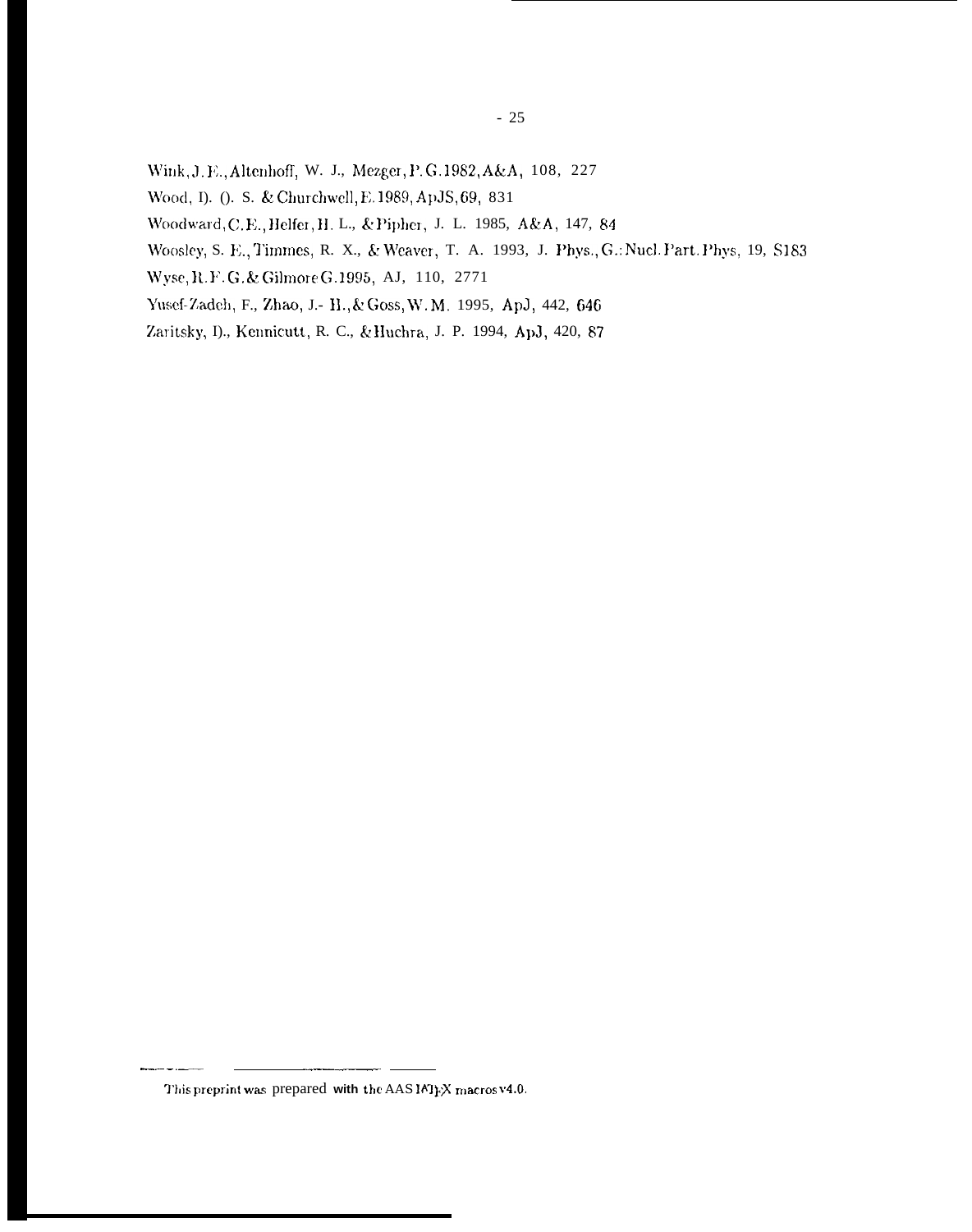

Fig. 2: The ionization correction factor  $(Z / Z^+)$  is shown as a function of  $T_{eff}$  of the ionizing star. The models are for  $log(N'_c) = 49$ ,  $f=0.1$ , and  $n_e = 1000$  cm 3 0 /  $O^{++}$  changes by up to 0.2 dex between stellar atmosphere models. 'here is a smaller variation in S /  $S^{++}$  and h' /  $N^{++}$  with  $T_{eff}$ .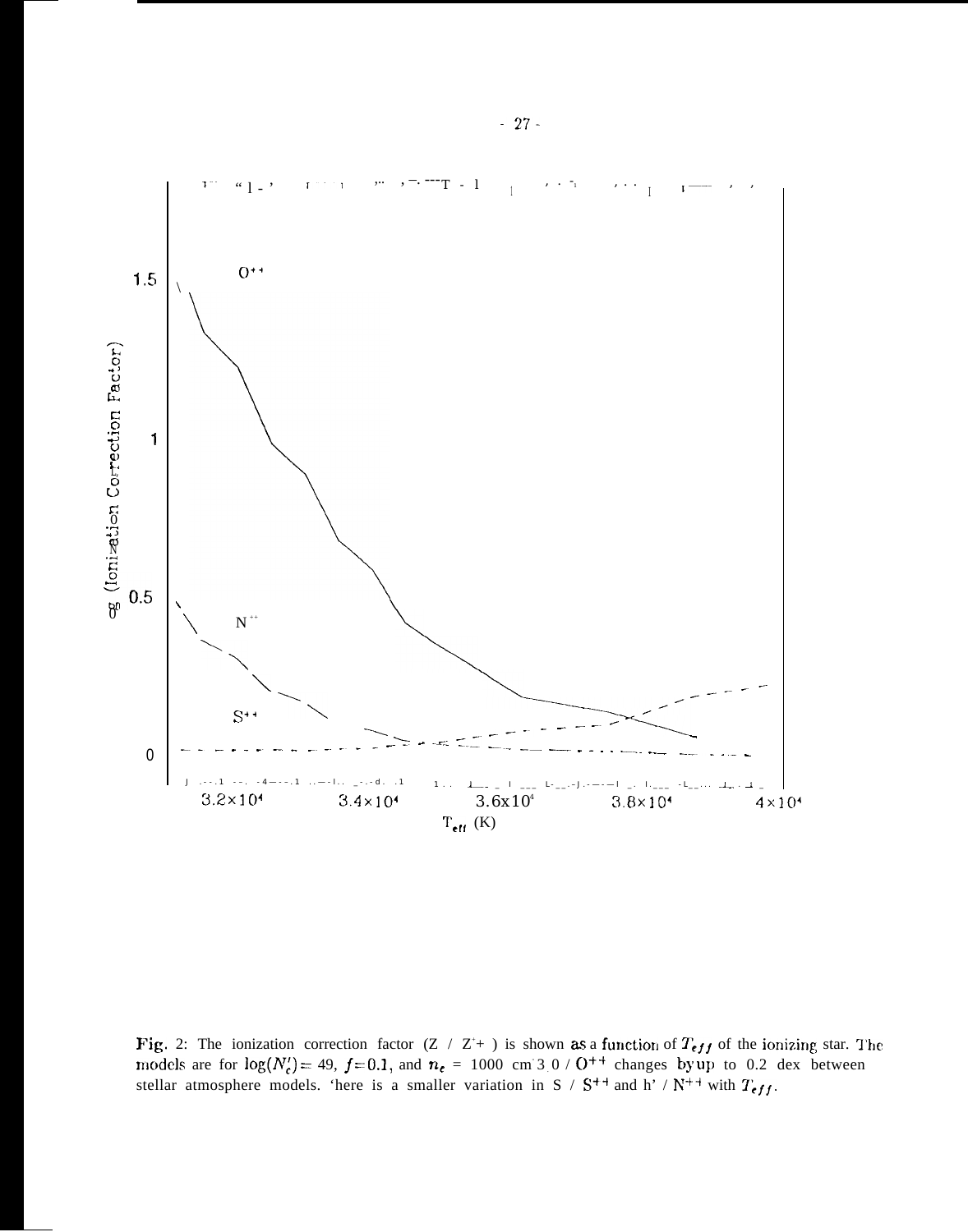

Fig. 4n: The mean intensity of the radiation field is plotted as a function of photon energy at three distances from the central star of G32.80 ( $T_{eff} = 38750$  K). The ionization potentials of S<sup>+</sup>, N<sup>+</sup>, and  $O<sup>+</sup>$  are shown. The solid line is at  $r = 5\ 103$  PC, the short-dash line is at  $r = 0.20$  PC, just outside the boundary of the core-halo interface, and the long-dash line is at  $r = 0.6$  PC. 'I'he optical depths at 912 Å are 6.6 106, 0.73, and 0.87, respectively. The moderate opacities at 912  $\AA$  occur only near the boundary of the core and beyond; over most of the core, the opacity is very small.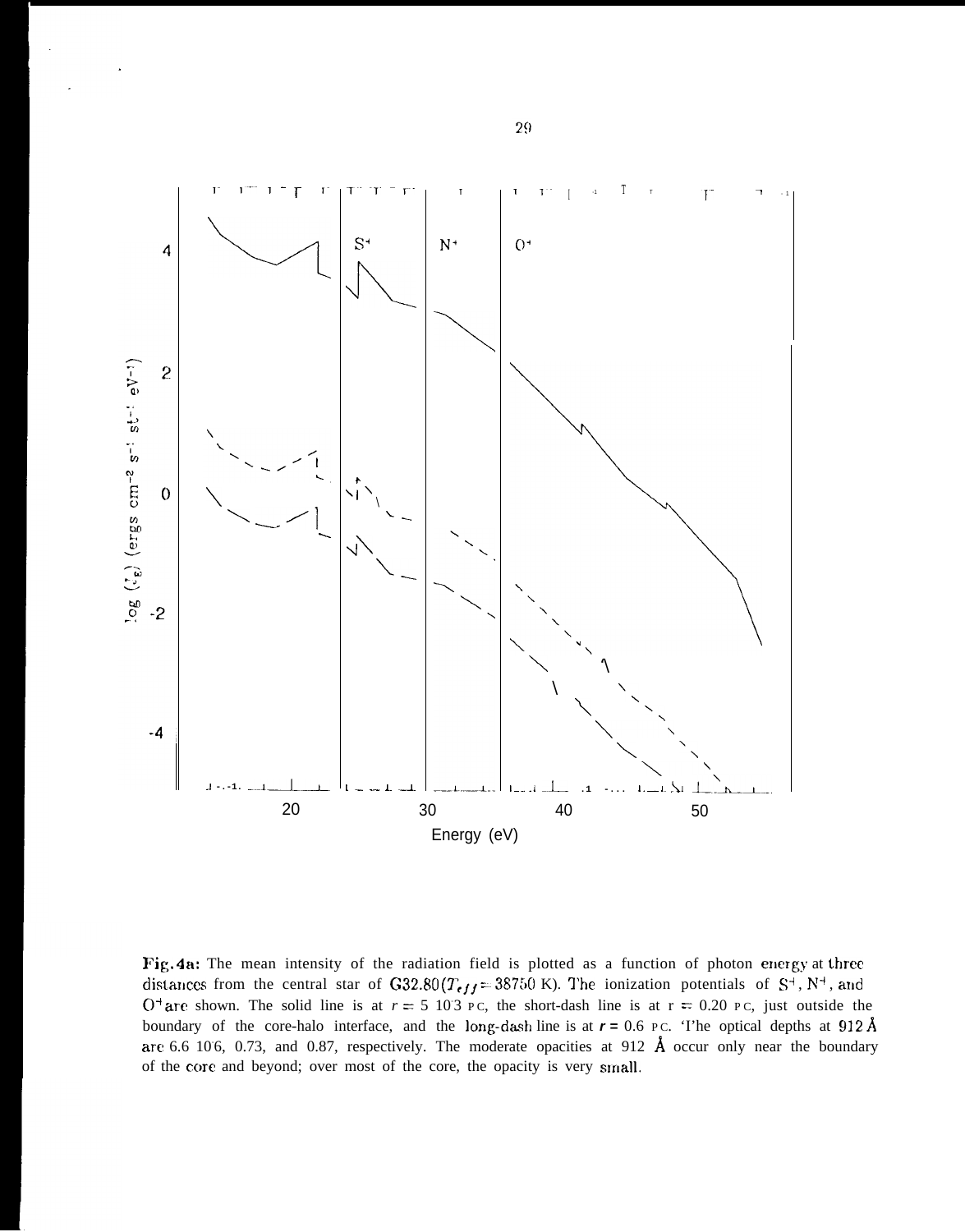

Fig. 5: The ionization correction factors  $(Z/Z^{++})$  of 0<sup>\*</sup> (empty squares),  $N^{++}$  (empty triangles), and  $S^{++}$  (filled squares) are shown as a function of  $T_{eff}$ . The observations agree with the theoretical predictions in Figure 2, shown here as solid (O / 0<sup>++</sup>), long-dashed (N /  $N^{+4}$ ), and short-dashed (S /  $S^{+4}$ ) lines. The scatter of the points from the models is due to the range of  $n_e$ , AC<sup>\*</sup>, and Z from nebula to nebula.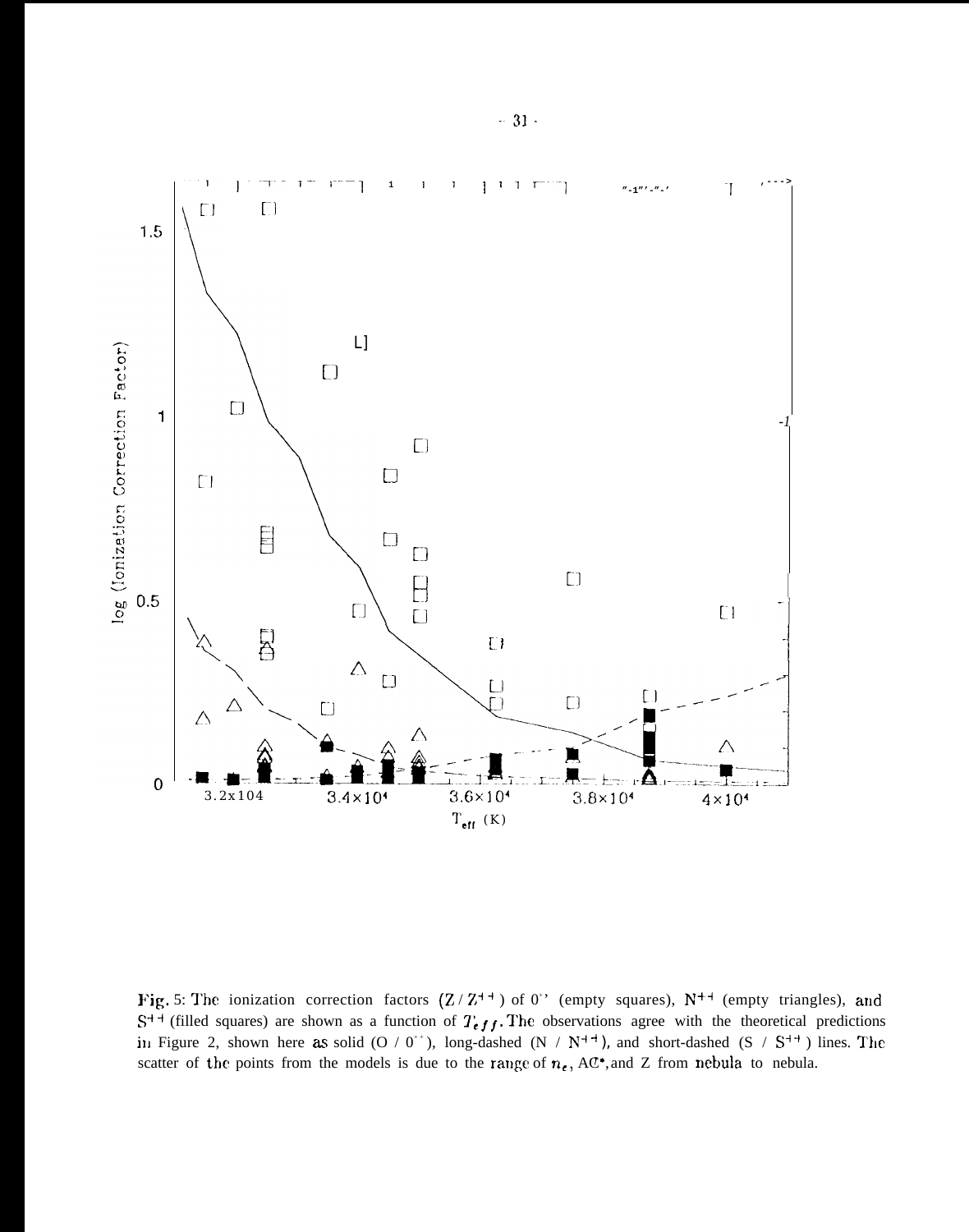

 $\ddot{\phantom{0}}$